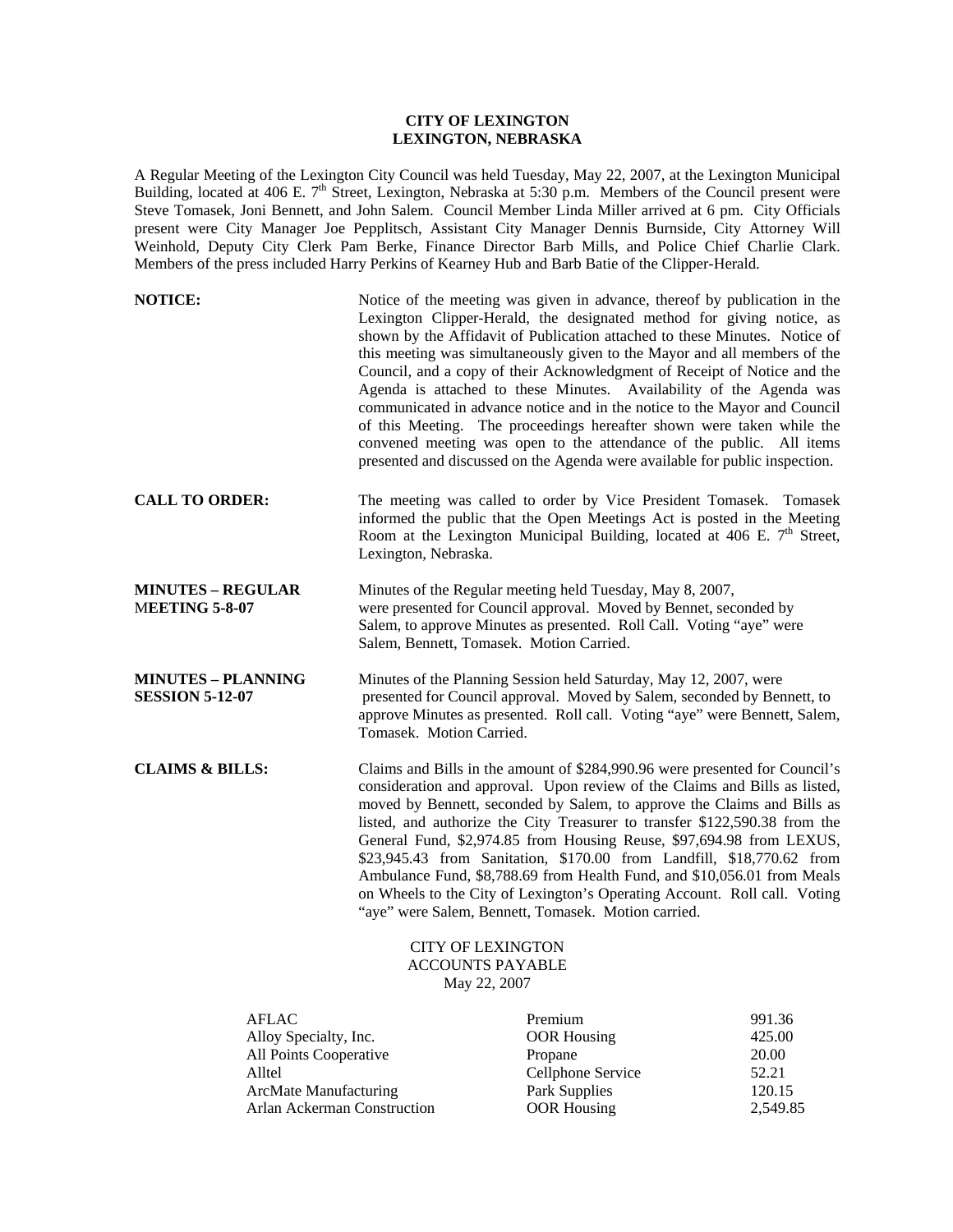| Axis Capital, Inc.                   | Mail Machine Payment                   | 527.37    |
|--------------------------------------|----------------------------------------|-----------|
| <b>B&amp;D</b> Office City           | <b>Office Supplies</b>                 | 23.58     |
| Barmore Drug Store, Inc.             | <b>Library Supplies</b>                | 9.99      |
| Better Containers Mfg. Co., Inc.     | <b>Library Supplies</b>                | 112.82    |
| <b>Blue Cross Blue Shield</b>        | Ambulance Refund                       | 114.46    |
| <b>Bottom Line Personal</b>          | Subscription                           | 39.00     |
| <b>Buysm Sod</b>                     | Grass Sod                              | 240.00    |
| Card Center/Orscheln                 | Supplies                               | 125.39    |
| Cash-Wa Distributing                 | Food & Supplies                        | 3,671.96  |
| City of Scottsbluff                  | Storm Water Management Supplies 161.64 |           |
| D & R Computing                      | <b>Office Supplies</b>                 | 49.99     |
| Davis Energy, Inc.                   | Fuel & Oil                             | 5,367.95  |
| Dawson County Handibus               | Transportation                         | 20.00     |
| Dawson County Sheriff                | Lex PD Advertising                     | 39.36     |
| Dia-Nielsen                          | <b>WWTP Supplies</b>                   | 67.76     |
| Diebold                              | Drive-Thru Audio Repair                | 619.73    |
| Dutton-Lainson Company               | <b>EL</b> Supplies                     | 735.77    |
| EMS Billing Service, Inc.            | Ambulance Service                      | 1,992.77  |
| <b>Electronic Systems</b>            | Fire Alarm Inspection                  | 40.00     |
| Eustis Body Shop                     | Vehicle Repair                         | 166.80    |
| Fagot Refrigeration & Electric       | WWTP/GGC Service & Repair              | 1,620.70  |
| <b>Farmer Brothers Coffee</b>        |                                        | 226.89    |
| Fastenal                             | Food & Supplies                        |           |
|                                      | <b>WWTP Supplies</b>                   | 21.96     |
| Fyr-Tek                              | Fire Dept. Supplies                    | 893.84    |
| G & V Inc.                           | Haul Tree Grindings                    | 5,160.00  |
| Gale Group, The                      | <b>Books</b>                           | 324.14    |
| Galls Inc.                           | Uniform Expense                        | 52.46     |
| Gnirk Lawn Care, Inc.                | Pool Lawn Care                         | 813.75    |
| <b>Health Claims Fund</b>            | Claims                                 | 7,076.57  |
| Hipp Wholesale Foods, Inc.           | Food & Supplies                        | 999.60    |
| Holbein, Dahlas D.                   | Maint. & Cleaning                      | 850.00    |
| Home Federal Savings                 | Ambulance Payment                      | 16,157.57 |
| Husker Ag Sales                      | <b>Central Garage Supplies</b>         | 306.95    |
| <b>Ingram Library Services</b>       | <b>Books</b>                           | 52.15     |
| Intellicom Computer Consulting, Inc. | GGC Telephone System                   | 3,416.68  |
| Kapco                                | <b>Library Supplies</b>                | 54.99     |
| Kemps-Gillette                       | <b>Beverages</b>                       | 409.69    |
| Lexington Area Solid Waste Agency    | Landfill                               | 79.56     |
| Lexington Glass Co.                  | <b>WR Supplies</b>                     | 21.40     |
| Lexington Newspapers, Inc.           | Publications                           | 881.05    |
| <b>Lexington Optimists</b>           | <b>Membership Dues</b>                 | 60.00     |
| <b>Lexington Recreation Program</b>  | Pool/Rec Start-up/Umpire Fees          | 3,980.00  |
| Lexington True Value                 | Supplies                               | 4.89      |
| Payroll                              | Wages                                  | 94,057.81 |
| Social Security                      | Employer Portion / FICA Med            | 6,963.95  |
| <b>First National Bank</b>           | <b>Employer Portion / Pension</b>      | 3,107.47  |
| <b>First National Bank</b>           | Police Pension                         | 1,447.07  |
| <b>ICMA</b>                          | <b>City Manager Pension</b>            | 373.08    |
| Lien Lawn Services                   | Lawn Care                              | 800.00    |
| McCookNet Internet Services          | Service                                | 139.00    |
| Mead Lumber & Rental-Lexington       | Lib./ST/WR Supplies                    | 229.40    |
| Medicare                             | Ambulance Refund                       | 279.69    |
| Memphis Net & Twine Co., Inc.        | <b>Ball Park Supplies</b>              | 809.73    |
| Moore Wallace                        | Police Supplies                        | 56.47     |
| <b>Municipal Supply</b>              | WR/WWTP Supplies                       | 822.53    |
| Naumann, Sondra                      | <b>Cleaning Service</b>                | 72.00     |
| Nebraska Machinery                   | <b>WR Equipment Rental</b>             | 1,926.00  |
|                                      |                                        |           |

| Mail Machine Payment                    | 527.37   |
|-----------------------------------------|----------|
| Office Supplies                         | 23.58    |
| Library Supplies                        | 9.99     |
| Library Supplies                        | 112.82   |
| Ambulance Refund                        | 114.46   |
| Subscription                            | 39.00    |
| Grass Sod                               | 240.00   |
| Supplies                                | 125.39   |
| Food & Supplies                         | 3,671.96 |
| Storm Water Management Supplies 161.64  |          |
| Office Supplies                         | 49.99    |
| Fuel & Oil                              | 5,367.95 |
| Transportation                          | 20.00    |
| Lex PD Advertising                      | 39.36    |
|                                         |          |
| <b>WWTP Supplies</b>                    | 67.76    |
| <b>Drive-Thru Audio Repair</b>          | 619.73   |
| EL Supplies                             | 735.77   |
| Ambulance Service                       | 1,992.77 |
| Fire Alarm Inspection                   | 40.00    |
| Vehicle Repair                          | 166.80   |
| WWTP/GGC Service & Repair               | 1,620.70 |
| Food & Supplies                         | 226.89   |
| <b>WWTP Supplies</b>                    | 21.96    |
| Fire Dept. Supplies                     | 893.84   |
| Haul Tree Grindings                     | 5,160.00 |
| Books                                   | 324.14   |
| Jniform Expense                         | 52.46    |
| Pool Lawn Care                          | 813.75   |
| Claims                                  | 7,076.57 |
| Food & Supplies                         | 999.60   |
| Maint. & Cleaning                       | 850.00   |
| Ambulance Payment                       | 16,157.5 |
|                                         | 306.95   |
| <b>Central Garage Supplies</b><br>Books | 52.15    |
|                                         |          |
| GGC Telephone System                    | 3,416.68 |
| Library Supplies                        | 54.99    |
| Beverages                               | 409.69   |
| Landfill                                | 79.56    |
| <b>WR Supplies</b>                      | 21.40    |
| Publications                            | 881.05   |
| Membership Dues                         | 60.00    |
| Pool/Rec Start-up/Umpire Fees           | 3,980.00 |
| Supplies                                | 4.89     |
| <b>Wages</b>                            | 94,057.8 |
| Employer Portion / FICA Med             | 6,963.95 |
| <b>Employer Portion / Pension</b>       | 3,107.47 |
| Police Pension                          | 1,447.07 |
| <b>City Manager Pension</b>             | 373.08   |
| Lawn Care                               | 800.00   |
| Service                                 | 139.00   |
| Lib./ST/WR Supplies                     | 229.40   |
| Ambulance Refund                        | 279.69   |
| <b>Ball Park Supplies</b>               | 809.73   |
|                                         |          |
| Police Supplies                         | 56.47    |
| <b>WR/WWTP Supplies</b>                 | 822.53   |
| Cleaning Service                        | 72.00    |
| <b>WR Equipment Rental</b>              | 1,926.00 |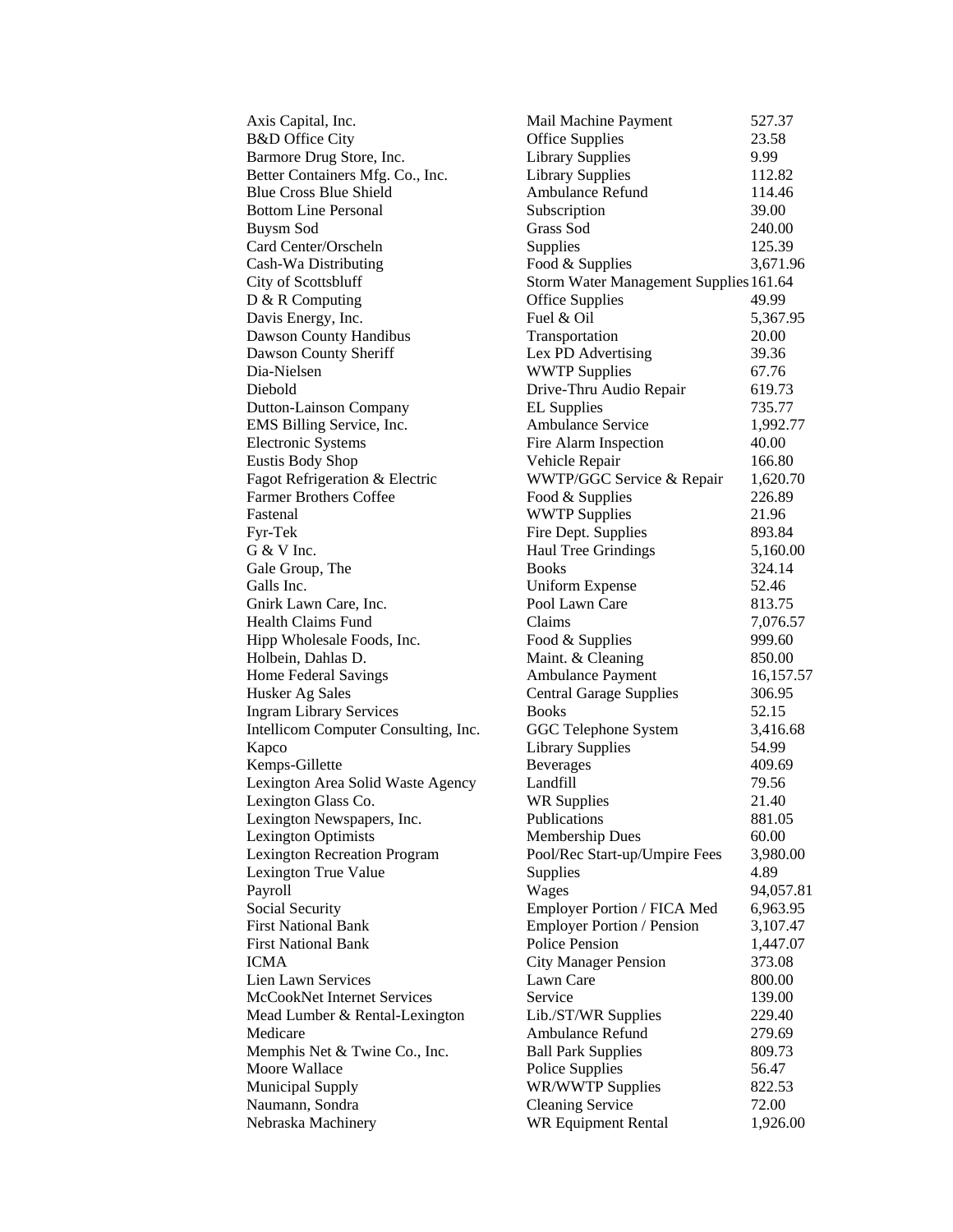| Nebraska Tech & Telecomm, Inc.      | Telephone Expense                       | 1,344.11   |
|-------------------------------------|-----------------------------------------|------------|
| Nebraska Waste Handlers             | Sludge Removal                          | 3,598.90   |
| <b>Overton Community Center</b>     | Meals On Wheels                         | 100.00     |
| Paulsen, Inc.                       | Concrete/Gravel                         | 632.12     |
| <b>Platte Valley Communications</b> | Phone                                   | 160.50     |
| Plum Creek Market Place             | Food                                    | 68.28      |
| <b>Plum Creek Cleaners</b>          | Supplies                                | 298.50     |
| R C Booth Enterprises               | <b>Book</b>                             | 28.00      |
| Rodale, Inc.                        | <b>Book</b>                             | 36.94      |
| S&K Pumps, LLC                      | Well Repair                             | 274.00     |
| Service Master Mid Nebraska         | Lib./GGC Cleaning Service               | 2,027.50   |
| Sign Pro                            | Park Supplies                           | 31.50      |
| Subway Sandwiches & Salads          | Food                                    | 41.87      |
| T. O. Haas Tire Co., Inc.           | <b>Tires</b>                            | 166.92     |
| <b>Taste of Home Books</b>          | <b>Book</b>                             | 28.98      |
| Team Detail & Quicklube             | Car Washes                              | 21.99      |
| TierOne-Lib. Petty Cash             | Postage                                 | 31.48      |
| <b>U-Save Business Equipment</b>    | <b>Office Supplies</b>                  | 81.12      |
| Wal-Mart                            | <b>Supplies</b>                         | 426.56     |
| <b>Ward Laboratories</b>            | Lab Tests                               | 12.00      |
| Wesco Distribution, Inc.            | Cemetery/EL Supplies                    | 521.56     |
| All Points Cooperative              | Fuel                                    | 182.92     |
| Alltel                              | Cellphone Service                       | 367.47     |
| B & D Office City                   | Lib./ST/Police Supplies                 | 351.76     |
| Berke, Ted                          | Lawn Care                               | 60.00      |
| <b>Business Card</b>                | Police/Council Chambers Supplies 143.04 |            |
| Card Center/Orscheln                | Supplies                                | 129.99     |
| Cash-Wa Distributing                | Food & Supplies                         | 2,791.97   |
| Coca Cola/Dr. Pepper of Kearney     | <b>Beverages</b>                        | 1,664.00   |
| <b>Conney Safety Products</b>       | ST/GGC Supplies                         | 263.74     |
| Dan's Sanitation                    | <b>Sanitation Fees</b>                  | 23,945.43  |
| Dawson County Court                 | <b>Court Fees</b>                       | 20.00      |
| Demco                               | Lib. Resensitizer/Supplies              | 1,165.51   |
| <b>Farmer Brothers Coffee</b>       | Food                                    | 62.64      |
| Flowers of Joy                      | Office Expense                          | 40.00      |
| Haines, Derek                       | <b>Electric Rebate</b>                  | 1,025.00   |
| <b>Health Claims Fund</b>           | Claims                                  | 720.76     |
| League of Nebraska Municipalities   | Conference                              | 353.00     |
| Kemps-Gillette                      | <b>Beverages</b>                        | 53.27      |
| <b>Lexington Newspapers</b>         | Publication                             | 188.24     |
| Lexington, City of                  | Franchise / Service Fees                | 45,097.89  |
| Lexington Utilities System          | Utilities                               | 19,001.52  |
| Mac's Short Stop                    | Food                                    | 25.44      |
| Matt Parrott And Sons, Co.          | Envelopes                               | 417.92     |
| Nebraska Dept. of HHS Laboratory    | <b>Water Testing</b>                    | 1,178.00   |
| Nebraska Regional Library Systems   | Conference                              | 150.00     |
| Osborne, Cyndi                      | Lawn Care                               | 130.00     |
| <b>Rinker Materials</b>             | <b>EL</b> Supplies                      | 586.96     |
| S & W Auto Parts, Inc.              | <b>Aquatic Center Supplies</b>          | 79.95      |
| TierOne-City Petty Cash             | Postage / Food                          | 17.50      |
| TierOne-Lib. Petty Cash             | Postage                                 | 11.17      |
| Tornel, Gustavo                     | <b>Electric Rebate</b>                  | 1,025.00   |
| <b>U-Save Business Equipment</b>    | Lib. Supplies                           | 155.99     |
| Wal-Mart                            | Supplies                                | 206.10     |
| <b>Ward Laboratories</b>            | <b>Water Test</b>                       | 24.00      |
| Water Safety Products, Inc.         | <b>Aquatic Center Supplies</b>          | 588.00     |
|                                     | TOTAL CLAIMS:                           | 284,990.96 |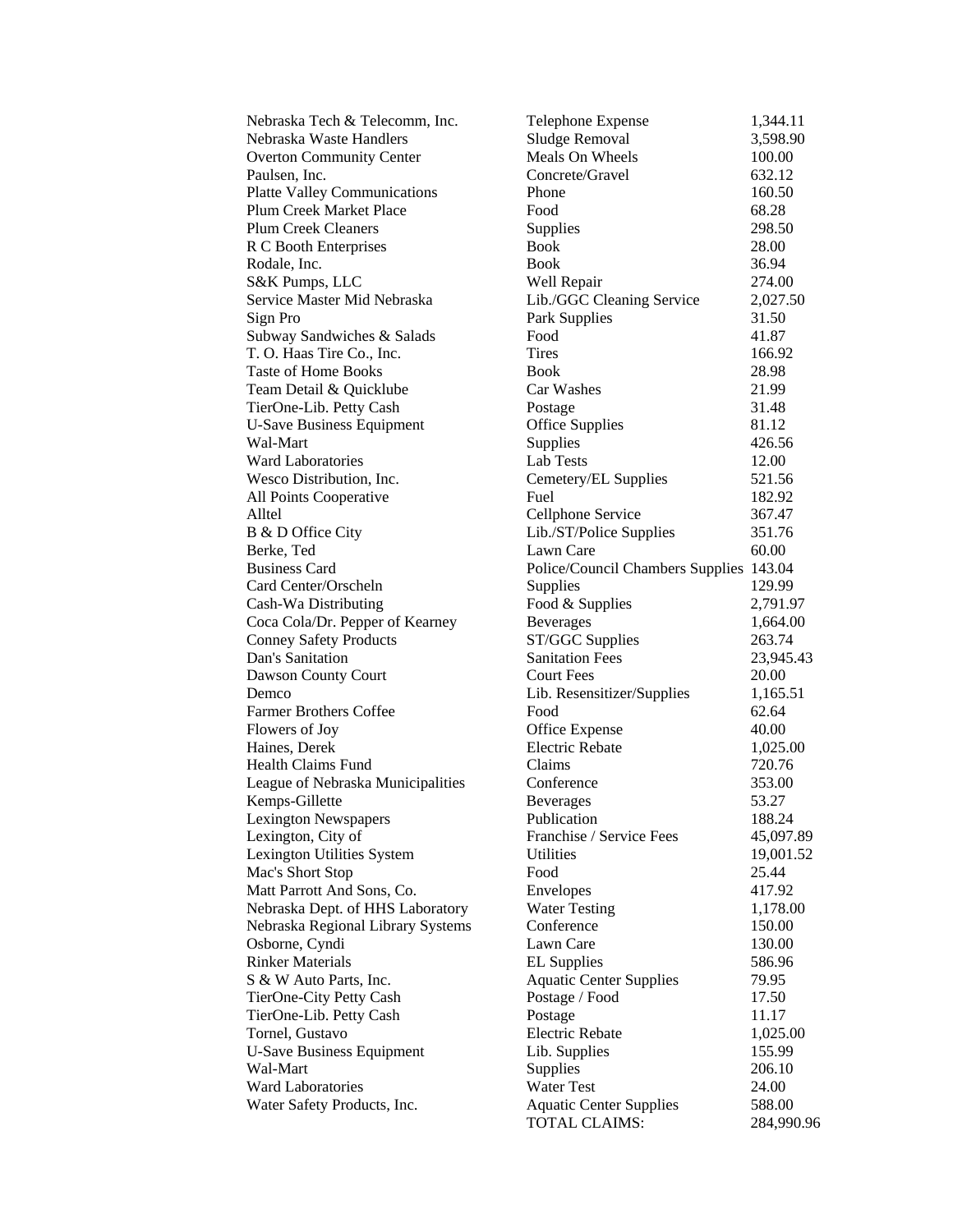| <b>ORDINANCE:</b>                            | As Councilmember Miller was not in attendance at the time for discussion<br>on amendments to Chapter 19 of the Lexington City Code, members decided<br>to wait until she arrived for possible comments on this item.                                                                                                                                                                                                                                                                                                                                                                                                                                                                                                                                                  |
|----------------------------------------------|-----------------------------------------------------------------------------------------------------------------------------------------------------------------------------------------------------------------------------------------------------------------------------------------------------------------------------------------------------------------------------------------------------------------------------------------------------------------------------------------------------------------------------------------------------------------------------------------------------------------------------------------------------------------------------------------------------------------------------------------------------------------------|
| <b>ORDINANCE:</b>                            | Pepplitsch presented a draft ordinance amending Chapter 5 of the Lexington<br>City Code regarding animals and fowl. Following discussion, an ordinance<br>entitled "AN ORDINANCE TO AMEND CHAPTER 5 OF THE<br>LEXINGTON CITY CODE; TO REPEAL OBSOLETE SECTIONS<br>AND TO RENUMBER THE REMAINING SECTIONS; TO REPEAL<br>ORIGINAL CHAPTER 5 AND ALL OTHER ORDINANCES OR<br>SECTIONS OF ORDINANCES IN CONFLICT HEREWITH; AND TO<br>PROVIDE FOR AN EFFECTIVE DATE AND FOR PUBLICATION IN<br>PAMPHLET FORM" was read. Motion by Salem, seconded by Miller to<br>pass read Ordinance on first reading. Roll call. Voting "aye" were Bennett,<br>Miller, Salem, Tomasek. Motion carried.                                                                                     |
| <b>ORDINANCE:</b>                            | An ordinance entitled "AN ORDINANCE TO AMEND CHAPTER 19 OF<br>THE LEXINGTON CITY CODE; TO REPEAL OBSOLETE SECTIONS<br>AND TO RENUMBER THE REMAINING SECTIONS; TO REPEAL<br>ORIGINAL CHAPTER 19 AND ALL OTHER ORDINANCES OR<br>SECTIONS OF ORDINANCES IN CONFLICT HEREWITH; AND TO<br>PROVIDE FOR AN EFFECTIVE DATE AND FOR PUBLICATION IN<br>PAMPHLET FORM" was read. Following discussion, moved by Salem,<br>seconded by Bennett, to suspend rules regarding reading of the Ordinance on<br>three separate occasions. Roll call. Voting "aye" were Miller, Bennett, Salem,<br>Tomasek. Motion carried.<br>Ordinance No. 2231 was read by title. Moved by Salem, seconded by Miller, to<br>approve Ordinance No. 2231 on final reading. Roll call. Voting "aye" were |
| PROBATIONARY MEMBERS<br><b>OF LVFD 2007:</b> | Bennett, Miller, Salem, Tomasek. Motion carried.<br>A roster of probationary members of the Lexington Volunteer Fire Department<br>was presented to Council for approval. Probationary members include Bill<br>Brecks, Tucker Case, Seth McFarland, Troy Moore, and Nick Reynolds.<br>Motion by Bennett, seconded by Miller, to approval of Lexington Volunteer<br>Fire Dept Probationary Member Roster. Roll call. Voting "aye" were Salem,<br>Miller, Bennett, Tomasek. Motion carried.                                                                                                                                                                                                                                                                             |
| <b>RESOLUTION:</b>                           | Pepplitsch requested Council approval of a resolution authorizing the City<br>Manager to execute documents related to the Farm Program. Resolution No.<br>07-18 was read. Following discussion, moved by Miller, seconded by Salem, to<br>approve Resolution No. 07-18. Roll call. Voting "aye" were Bennett, Salem,<br>Miller, Tomasek. Motion carried.                                                                                                                                                                                                                                                                                                                                                                                                              |
|                                              | <b>RESOLUTION NO. 07-18</b>                                                                                                                                                                                                                                                                                                                                                                                                                                                                                                                                                                                                                                                                                                                                           |
|                                              | WHEREAS, the City of Lexington, a Nebraska municipal corporation, as the<br>owner of real estate, will participate in programs administered by the United<br>States Department of Agriculture or the Farm Service Agency.                                                                                                                                                                                                                                                                                                                                                                                                                                                                                                                                             |
|                                              | BE IT THEREFORE RESOLVED by the Mayor and Council of the City of<br>Lexington, Nebraska, as follows:                                                                                                                                                                                                                                                                                                                                                                                                                                                                                                                                                                                                                                                                  |

Sec. I That the City Manager, Joe Pepplitsch, be and hereby is authorized on behalf of the City of Lexington, Nebraska, to sign all documents relating to